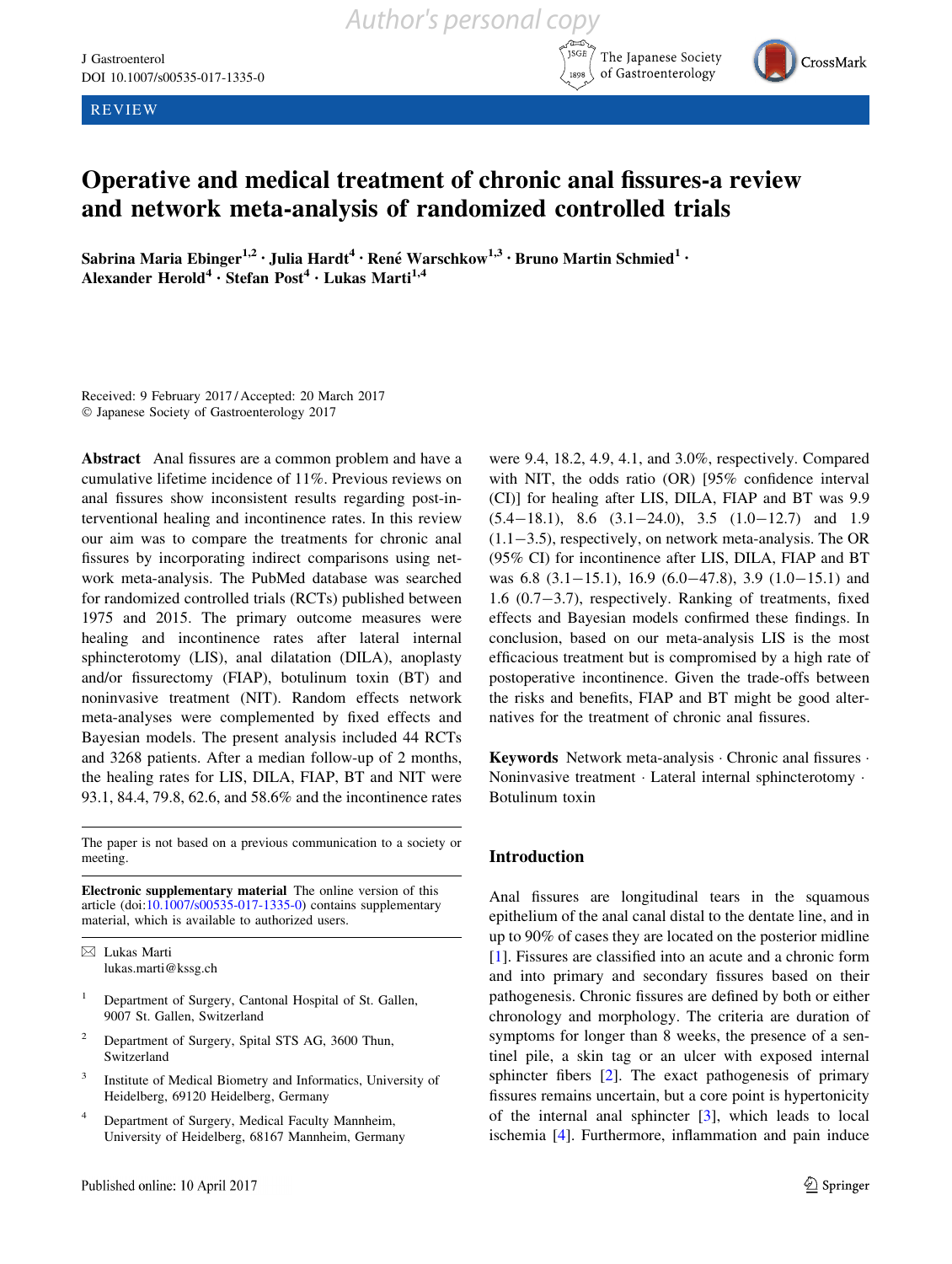ongoing hypertonicity, giving rise to a vicious circle [\[2](#page-11-0)]. Therefore, the aim of treatment strategies is to reduce the sphincter tone with either medical agents, such as glyceryl trinitrate (GTN), calcium channel blockers (CCB) and botulinum toxin, or surgical interventions, such as lateral internal sphincterotomy (LIS).

With a lifetime risk of 11%, anal fissures are a common problem in routine medical care [\[5](#page-11-0)]. Patients' quality of life can be significantly reduced due to massive discomfort or severe pain [\[6](#page-11-0), [7](#page-11-0)]. Complications from a lack or inadequacy of treatment include abscess, fistula and incontinence. Thus, it is important to have therapeutic options that are efficient and safe.

LIS is often claimed to be the gold standard therapy for chronic anal fissures. The latest American guidelines are supported by level 1a evidence for LIS due to its high efficiency compared with other therapies, particularly medical treatment [[8\]](#page-11-0). However, the debate on postoperative fecal incontinence remains. A recent meta-analysis of 22 randomized controlled trials (RCTs) analysed longterm disturbances in continence after LIS and found an overall incontinence rate as high as 14% [[9\]](#page-11-0). Earlier, in 2011 and 2012, Nelson et al. performed two separate meta-analyses in which they assessed medical treatment in one [\[10\]](#page-11-0) and considered the operative treatment of chronic anal fissures in the other [[11\]](#page-11-0). Surgical treatment was demonstrated to be far more effective than medical treatment, with a pooled healing rate of 89%. These authors reported that medical therapy had a chance of cure that was ''only marginally but significantly better'' than placebo; however, there was a risk of recurrence in the range of 50%. LIS was the most efficient therapy, and it was less likely to result in treatment failure than was fissurectomy. With respect to continence disturbance, there was no significant difference between the procedures.

In summary, the outcomes and side effects of the treatments for chronic anal fissures reported in the literature are inconsistent. Previous meta-analyses were performed using standard pairwise methods and were thus limited to direct comparisons. The recently developed network meta-analyses can perform indirect comparisons of interventions that have not been studied head-to-head and enable investigators to statistically estimate the relative efficacy between every intervention included in the network [\[12](#page-11-0), [13\]](#page-11-0).

The aim of the study reported here was to analyse the established invasive and noninvasive treatments for primary chronic anal fissures in adults with respect to healing, incontinence, and long-term treatment failure rates, including the latest RCTs and incorporating indirect comparisons by using network meta-analysis.

#### Methods

The present network meta-analysis was conducted according to the guidelines and checklist of the PRISMA (Preferred Reporting Items for Systematic Reviews and Meta-Analyses) Extension Statement for Reporting of Systematic Reviews: Incorporating Network Meta-analyses of Health Care Interventions [[14\]](#page-11-0). Each process step in the literature search, study selection, data extraction and quality assessment was performed independently and crosschecked by two reviewers (S.E. and L.M). Discrepancies were resolved by consensus in the presence of a third investigator (R.W.).

#### Eligibility criteria

Randomized controlled trials published between January 1975 and 7 October 2015 were considered. Language was not a reason for exclusion. RCTs studying the treatment of primary chronic anal fissures in adults were selected if they had at least two interventional arms receiving one of the following treatments: open, closed or unspecified LIS (LIS), fissurectomy and/or anoplasty (FIAP), anal dilatation (DILA), botulinum toxin injections (BT) or noninvasive treatment (NIT). NIT included the following treatments: oral or local application of isosorbide mononitrate, isosorbide dinitrate and GTN, CCB and conservative treatment (local anesthesia, local hydrocortisone or ointment).

The rationale for the clustering of treatments was the small difference in fissure persistence and postoperative risk of incontinence between open and closed LIS reported in previous research [\[11](#page-11-0)]. Fissurectomy and anoplasty both remove bradytrophic scar tissue and secondary morphologic transformations of the fissure and were therefore clustered under FIAP. Patients who received conservative treatment were summarized under NIT in accordance with previous reviews, which found that medical therapy is marginally better than placebo [[10\]](#page-11-0).

RCTs were included only if they provided information on at least one of the outcome measures defined below.

#### Data items and extraction of outcomes data

Healing rates and post-interventional incontinence rates were defined as the main outcome measures. To assess the long-term treatment failure rates, a no-success rate (defined as fissures that did not heal  $+$  recurrent fissures  $+$  fissures treated by further interventions to achieve healing) was computed as a secondary outcome measure. Healing was defined by either or both clinical and morphological criteria (painlessness and complete epithelization of the fissure,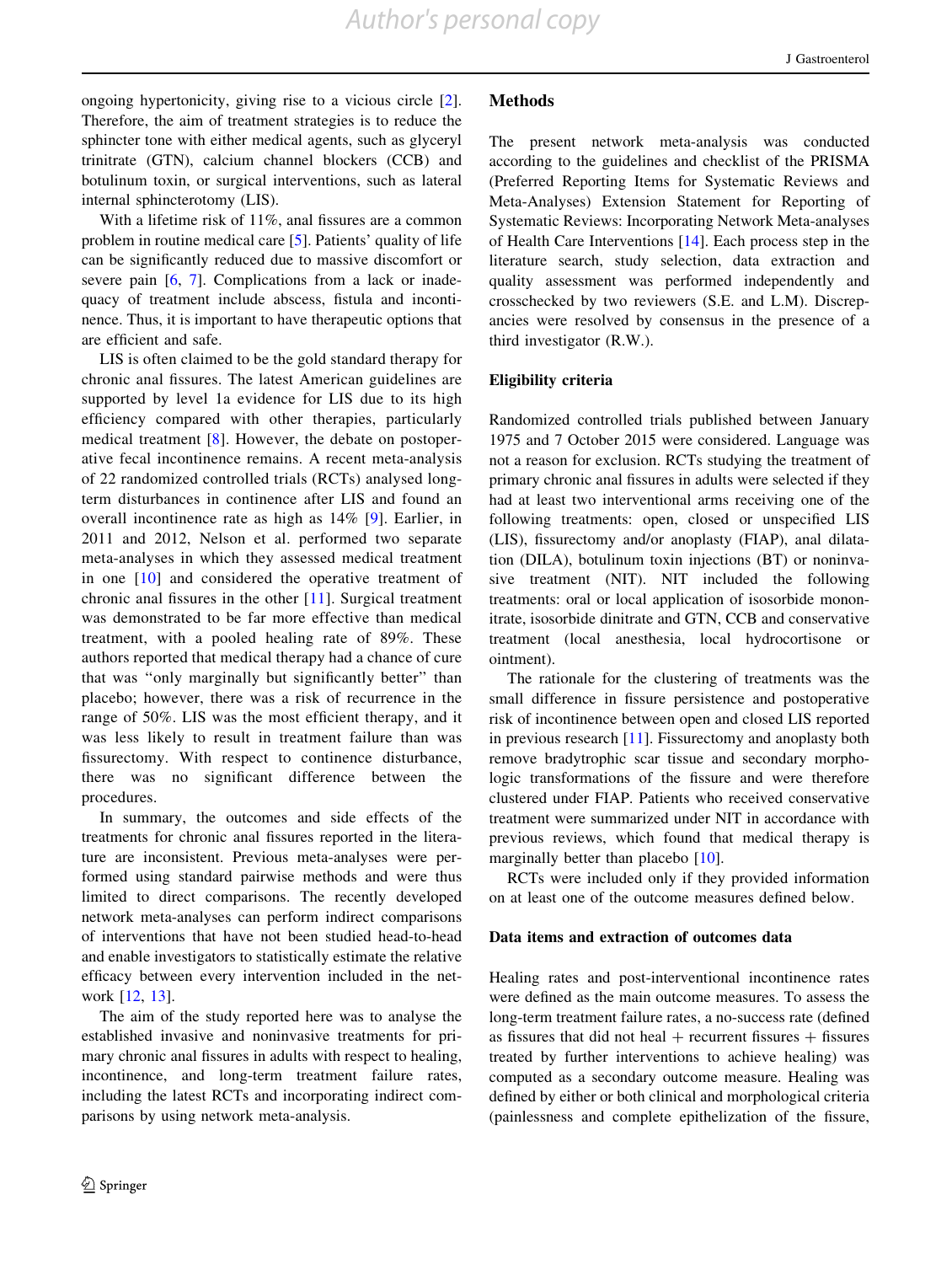respectively). Incontinence was defined as post-interventional newly emerged fecal soiling and/or incontinence to flatus or liquid or solid stool.

### Information sources and search

The literature search was completed on 7 October 2015. The Medline (PubMed) database was searched using the following search terms: "fissure in ano" [MeSH terms] OR (''fissure'' [All Fields] AND ''ano'' [All Fields]) OR ''fissure in ano'' [All Fields] OR (''anal'' [All Fields] AND "fissure" [All Fields]) OR "anal fissure" [All Fields]. The "related article" function was applied to broaden the search volume. The articles referenced in the retrieved publications were then reviewed to identify further relevant studies for potential inclusion. All abstracts that were identified by the above-mentioned search string were screened for eligibility. For all abstracts that were eligible, a full-text review was performed to determine whether the obtained information matched the inclusion criteria defined in the eligibility criteria. Exclusion criteria for full-text reviews were defined as follows: (1) conditions different from chronic anal fissure, (2) double publications, (3) nonrandomized clinical trials, (4) fewer than two interventional arms receiving one of the above-mentioned treatments, (5) no data for the defined endpoints and (6) special patient characteristics (e.g. research on children, secondary anal fissures).

#### Geometry of the network

Network graphs were used to display the evidence base for the meta-analysis for each outcome. The network was laid out in the plane such that the nodes in the graph corresponded to the treatments and the edges displayed the observed treatment comparisons. In short, thicker lines represented more profound evidence [[15\]](#page-11-0).

# Risk of bias within individual studies

The quality of the studies was assessed by one validated score, the Jadad score [\[16](#page-11-0), [17](#page-11-0)].

Randomization, description/quality of randomization, blinding, description/quality of blinding and description/ number of withdrawal and dropouts were assessed. The score was not used to determine whether the trials would be included in the analysis.

#### Summary measures

The main outcome measures were the healing and incontinence rates. The no-success rate was a secondary

endpoint. In frequentist and Bayesian network meta-analysis rankings of the treatments were estimated.

#### Assessment of inconsistency

Details on the assessment of inconsistency are provided in Electronic Supplementary Material (ESM) Text S1.

#### Statistical analysis

Details on the statistical analysis are provided in ESM Text S2.

### Results

#### Study selection and data extraction

Figure [1](#page-3-0) describes the process of data inclusion. Initially, 2304 citations were identified, 1724 of which were published in the previously determined time period between January 1975 and October 2015. After screening the titles and abstracts, 188 studies proved to be RCTs comparing treatments of chronic anal fissures, and a full text review of those studies was performed. We then excluded 144 studies according to the above-mentioned exclusion criteria; the outcomes data of the 44 studies which remained were then extracted. These 44 studies, which involved a total of 3268 patients, were included in the meta-analysis reported here (Table [1\)](#page-4-0).

# Study characteristics and study quality

Table [1](#page-4-0) summarizes the characteristics and Jadad scores [\[16](#page-11-0)] of all the studies included in the meta-analysis. In summary, the quality of the studies and implementation of the respective treatments and definitions of endpoints varied over all studies.

The time-point for assessment of healing ranged from 0.5 to 17.4 (median 2) months, and the duration of the follow-up ranged from 3 to 60 (median 12) months. The process of randomization was not always described properly. Some studies had high dropout and lost-to-follow-up rates. Blinding was often not described properly or not performed at all (especially if surgical procedures were involved), resulting in an overall median Jadad score of 3.

The definition of ''chronic anal fissure'' was predominantly described as the existence of both morphologic changes and the duration of clinical symptoms for more than 6–8 weeks. However, some studies only referred to either one of the criteria, whereas others [\[18](#page-11-0)] only included patients after failed conservative treatment.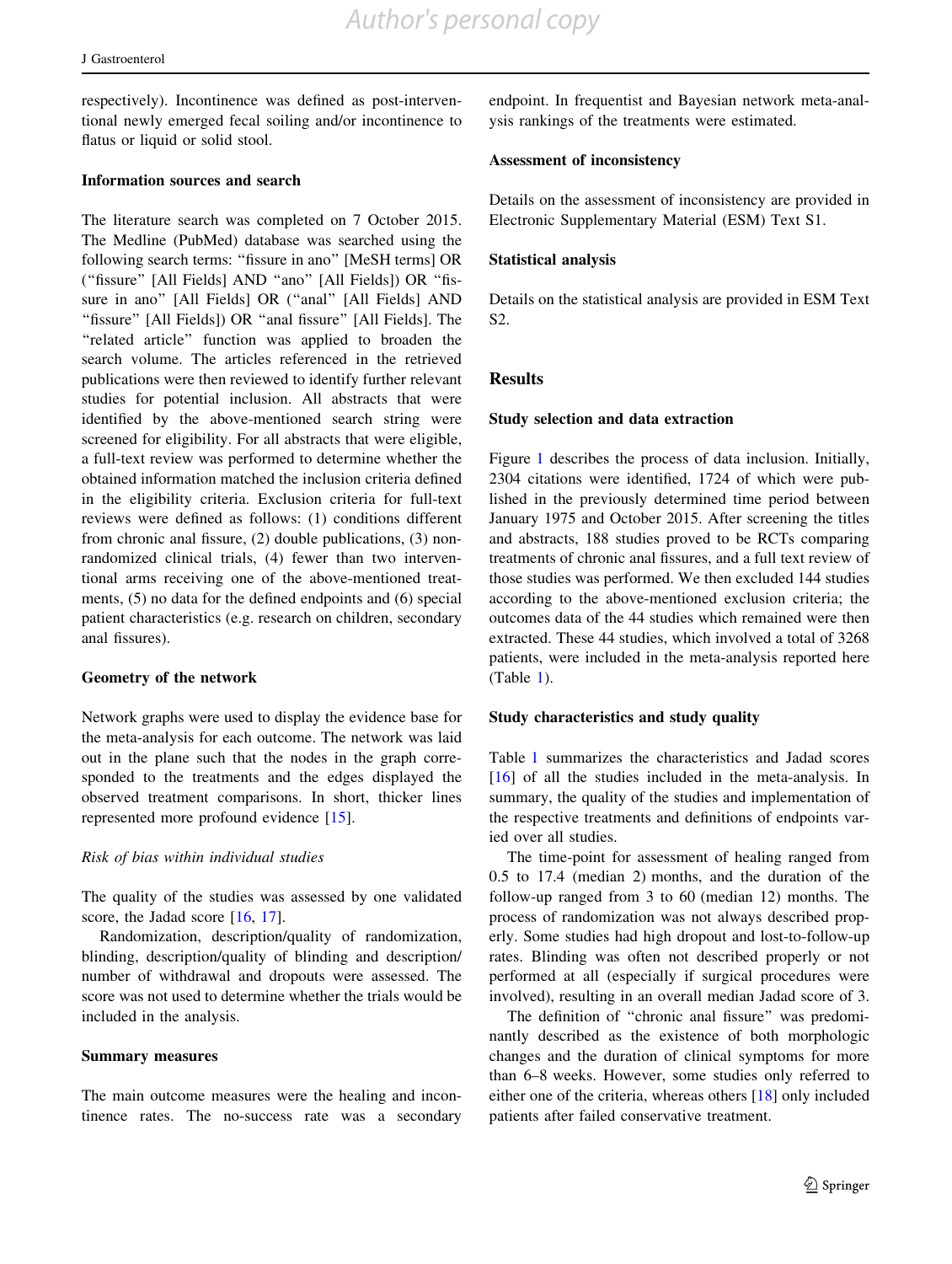<span id="page-3-0"></span>

Fig. 1 PRISMA (Preferred Reporting Items for Systematic Reviews and Meta-Analyses) flow chart for data inclusion

The definition of ''healing'' differed throughout the studies; however, the majority of studies defined it as "painlessness" together with evidence of epithelialization of the fissure on rectoscopy. As a further expression of potential clinical heterogeneity, the definition of incontinence varied, as did its grading and the timing of evaluation.

In terms of treatments, procedures were standardized within each study but they differed among studies, especially after treatment group clustering.

### Risk of bias and results of individual studies

The results for the endpoints of the individual RCTs are listed in Table [1](#page-4-0).

#### Healing rate

Regarding the primary endpoint healing rate, in 31 studies there was one therapy arm with patients undergoing LIS, in 24 studies patients received conservative treatment and/or placebo, in 16 studies patients received BT injections, in eight studies patients underwent anal dilatation and in five studies patients underwent anoplasty and/or fissurectomy.

The healing rate after LIS varied from 37.8 [\[19](#page-11-0)] to 100% [\[20](#page-11-0)[–29](#page-12-0)]. Healing in all patients was reported in ten of the 31 studies with LIS as the therapy arm. The study by Marby et al. [\[19](#page-11-0)] demonstrated a comparatively low healing rate after LIS, which might be explained by several potential sources of bias in the study: first, the dropout rate was as high at 24%; second, sphincterotomy, in contrast to dilatation, was performed under local anesthesia; third, 22 of the 78 patients who underwent LIS did not have pain as a presenting symptom before the operation, thus making the definition of ''chronic anal fissure'' somewhat doubtful.

For "conservative treatment and/or placebo", the healing rate ranged from 13.3  $\left[30\right]$  $\left[30\right]$  $\left[30\right]$  to 88.9%  $\left[20\right]$  $\left[20\right]$  $\left[20\right]$ . In one study with a high healing rate (85%), the definition of "chronic" was not given [\[31](#page-12-0)], so it is possible that some patients with acute fissures were included in the patient population. In another trial with similarly good results, more than 90% of the patients were female. This gender disproportion may have induced some bias toward a better outcome [[20\]](#page-11-0).

For BT, the healing rates ranged from 25 [\[32](#page-12-0)] to 96% [\[33](#page-12-0)]. Brisinda et al. [33] demonstrated the highest rate in 1999. These authors used a total of 20 U of BT, half of which was injected into the internal anal sphincter on each side of the anterior midline. Festen et al. [[32\]](#page-12-0) had the lowest healing rate but reported using the exact same approach. The latter study was terminated prematurely due to stagnant recruitment and showed a high dropout-rate; both of these factors could have increased the risk of bias. In contrast to the former study, the latter was double blinded.

In the FIAP group the healing rates ranged from 68 [[34\]](#page-12-0) to  $100\%$  [\[21](#page-11-0)]. Magdy et al. 2012 [[34\]](#page-12-0) applied a V–Y anocutaneous skin flap and achieved the lowest healing rate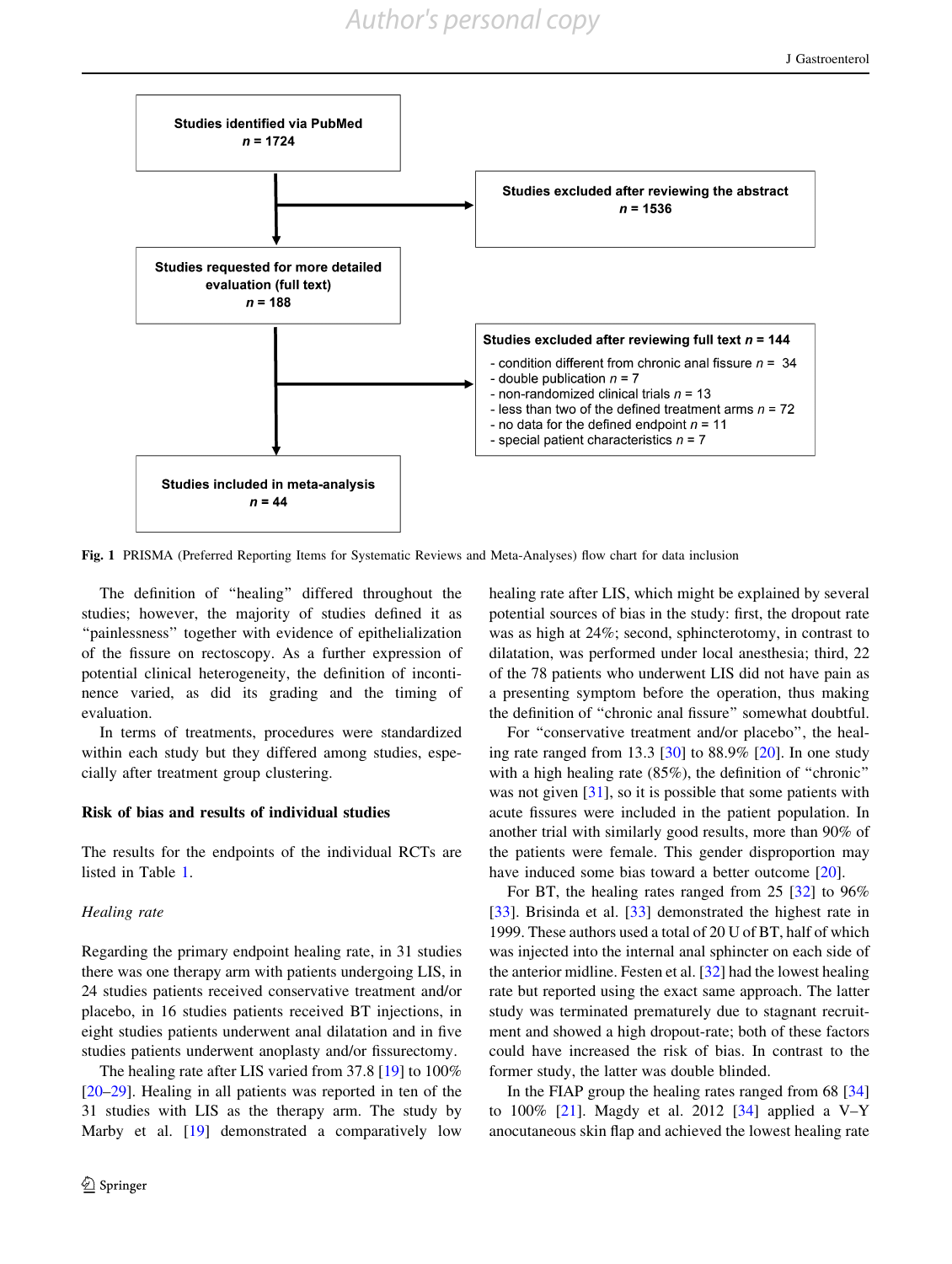# <span id="page-4-0"></span>Table 1 Study characteristics and quality assessment

| First author of<br>reference | Year | Sample<br>size $(n)$ | Follow-up (months) |                                     | Jadad score             | Treatment           | Outcome      |                    |                      |
|------------------------------|------|----------------------|--------------------|-------------------------------------|-------------------------|---------------------|--------------|--------------------|----------------------|
|                              |      |                      | Healing            | Longtime<br>follow- $up^{\ddagger}$ | $[16] (0-5)$            | arm                 | Healing rate | No-success<br>rate | Incontinence<br>rate |
| Fischer [35]                 | 1978 | 66                   | 6                  | $27\,$                              | $\sqrt{2}$              | LIS                 | 31/32, 97%   |                    | 0/32, 0%             |
|                              |      |                      |                    |                                     |                         | <b>DILA</b>         | 30/33, 91%   |                    | 6/31, 19%            |
| Marby [19]                   | 1979 | 156                  | $\overline{4}$     | 12                                  | $\overline{\mathbf{c}}$ | LIS                 | 17/45, 38%   |                    |                      |
|                              |      |                      |                    |                                     |                         | <b>DILA</b>         | 25/41, 61%   |                    |                      |
| Jensen $[23]$                | 1984 | 58                   | 2                  | 18                                  | $\overline{c}$          | LIS                 | 30/30, 100%  | 1/30, 3%           | 1/30, 3%             |
|                              |      |                      |                    |                                     |                         | <b>DILA</b>         | 27/28, 96%   | 9/28, 32%          | 11/28, 39%           |
| Hiltunen [24]                | 1986 | 41                   | $\boldsymbol{2}$   |                                     | $\overline{c}$          | LIS                 | 14/14, 100%  |                    |                      |
|                              |      |                      |                    |                                     |                         | <b>DILA</b>         | 15/19, 79%   |                    |                      |
| Olsen $[49]$                 | 1987 | $20\,$               |                    | $12\,$                              | $\overline{\mathbf{c}}$ | LIS                 |              |                    | $2/10$ , $20%$       |
|                              |      |                      |                    |                                     |                         | <b>DILA</b>         |              |                    | 2/10, 20%            |
| Weaver [38]                  | 1987 | 111                  | 17.4               | 17.4                                | 3                       | LIS                 | 29/39, 74%   |                    | 2/39, 5%             |
|                              |      |                      |                    |                                     |                         | <b>DILA</b>         | 43/59, 73%   |                    | 3/59, 5%             |
| Saad [42]                    | 1992 | 57                   | 3                  | 3                                   | $\overline{c}$          | LIS                 | 19/20, 95%   |                    | 1/20, 5%             |
|                              |      |                      |                    |                                     |                         | <b>DILA</b>         | 35/37, 95%   |                    | 9/37, 24%            |
| Leong $[22]$                 | 1995 | 40                   | $\mathfrak{Z}$     |                                     | 3                       | <b>FIAP</b>         | 18/20, 90%   |                    | $0/20, 0\%$          |
|                              |      |                      |                    |                                     |                         | LIS                 | 20/20, 100%  |                    | $0/20, 0\%$          |
| Oettle $[25]$                | 1997 | 24                   | 0.5                | 22                                  | 3                       | LIS                 | 12/12, 100%  | 0/12, 0%           | 0/12, 0%             |
|                              |      |                      |                    |                                     |                         | <b>NIT</b>          | 10/12, 83%   | 2/12, 17%          | 0/12, 0%             |
| Maria [30]                   | 1998 | 30                   | $\overline{c}$     | 16                                  | 5                       | BT                  | 11/15, 73%   | 4/15, 27%          |                      |
|                              |      |                      |                    |                                     |                         | <b>NIT</b>          | 2/15, 13%    | 13/15, 87%         |                      |
| Brisinda [33]                | 1999 | 50                   | $\overline{c}$     | 15                                  | 4                       | BT                  | 24/25, 96%   |                    | 0/25, 0%             |
|                              |      |                      |                    |                                     |                         | <b>NIT</b>          | 15/25, 60%   |                    | 0/25, 0%             |
| Richard [50]                 | 2000 | $82\,$               | 1.5                | 6                                   | 3                       | LIS                 | 34/38, 89%   | 3/38, 8%           |                      |
|                              |      |                      |                    |                                     |                         | <b>NIT</b>          | 13/42, 31%   | 32/42, 76%         |                      |
| Evans $[51]$                 | 2001 | 65                   | 2                  | 5                                   | 3                       | LIS                 | 26/27, 96%   |                    | 2/27, 7%             |
|                              |      |                      |                    |                                     |                         | <b>NIT</b>          | 20/33, 61%   |                    | 0/33, 0%             |
| Colak $[52]$                 | 2002 | 62                   | $\overline{c}$     |                                     | 3                       | BT                  | 24/34, 71%   |                    |                      |
|                              |      |                      |                    |                                     |                         | <b>NIT</b>          | 6/28, 21%    |                    |                      |
| Libertiny $[26]$             | 2002 | $70\,$               | $\sqrt{2}$         | 24                                  | 3                       | LIS                 | 35/35, 100%  | 1/35, 3%           | 1/35, 3%             |
|                              |      |                      |                    |                                     |                         | <b>NIT</b>          | 19/35, 54%   | 19/35, 54%         | 0/35, 0%             |
| Hancke [43]                  | 2003 | 60                   | 3                  |                                     | 3                       | <b>FIAP</b>         | 22/30, 73%   |                    | 3/27, 11%            |
|                              |      |                      |                    |                                     |                         | ${\rm LIS}$         | 24/30, 80%   |                    | 6/30, 20%            |
| Mentes $[53]$                | 2003 | 111                  | 6                  | $12\,$                              | 4                       | LIS                 | 49/50, 98%   | 3/50, 6%           | 8/50, 16%            |
|                              |      |                      |                    |                                     |                         | $\operatorname{BT}$ | 53/61, 87%   | 15/61, 25%         | 0/61, 0%             |
| Siproudhis [54]              | 2003 | 45                   | $\overline{c}$     | 3                                   | 5                       | BT                  | 7/20, 35%    |                    |                      |
|                              |      |                      |                    |                                     |                         | <b>NIT</b>          | 7/20, 35%    |                    |                      |
| Boschetto [41]               | 2004 | 36                   | $\mathbf{1}$       |                                     | 2                       | <b>DILA</b>         | 17/18, 94%   |                    |                      |
|                              |      |                      |                    |                                     |                         | <b>NIT</b>          | 7/18, 39%    |                    |                      |
| Parellada [20]               | 2004 | 63                   | 2.5                | 3                                   | 3                       | LIS                 | 27/27, 100%  | 0/27, 0%           | 12/27, 44%           |
|                              |      |                      |                    |                                     |                         | <b>NIT</b>          | 24/27, 89%   | 6/27, 22%          | 0/27, 0%             |
| Arroyo <sup>[55]</sup>       | 2005 | 80                   | 12                 | $12\,$                              | 3                       | LIS                 | 37/40, 92%   |                    | 2/40, 5%             |
|                              |      |                      |                    |                                     |                         | BT                  | 18/40, 45%   |                    | 0/40, 0%             |
| $H_0$ [56]                   | 2005 | 136                  | $\overline{4}$     | $\overline{4}$                      | 3                       | LIS                 | 88/91, 97%   |                    |                      |
|                              |      |                      |                    |                                     |                         | <b>NIT</b>          | 7/41, 17%    |                    |                      |
| Iswariah $[18]$              | 2005 | 38                   | 6.5                |                                     | 3                       | <b>LIS</b>          | 19/21, 90%   |                    | 0/21, 0%             |
|                              |      |                      |                    |                                     |                         | $\operatorname{BT}$ | 7/17, 41%    |                    | 0/17, 0%             |
|                              |      |                      |                    |                                     |                         |                     |              |                    |                      |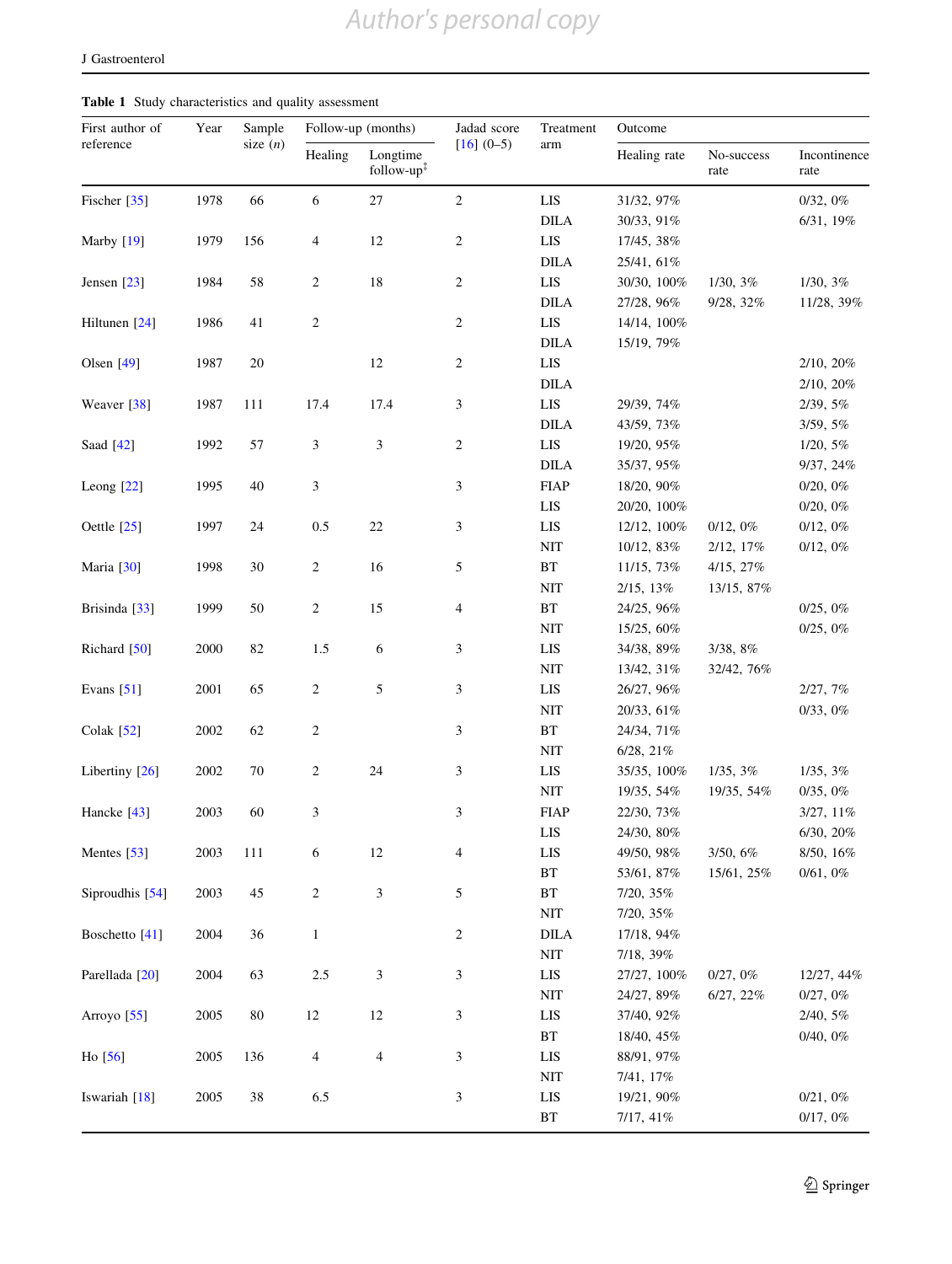# Table 1 continued

| First author of<br>reference | Year | Sample<br>size $(n)$ | Follow-up (months) |                                     | Jadad score             | Treatment           | Outcome      |                    |                      |
|------------------------------|------|----------------------|--------------------|-------------------------------------|-------------------------|---------------------|--------------|--------------------|----------------------|
|                              |      |                      | Healing            | Longtime<br>follow- $up^{\ddagger}$ | $[16] (0-5)$            | arm                 | Healing rate | No-success<br>rate | Incontinence<br>rate |
| Mishra [57]                  | 2005 | 40                   | 1.5                |                                     | $\overline{4}$          | LIS                 | 17/20, 85%   |                    | 3/20, 15%            |
|                              |      |                      |                    |                                     |                         | <b>NIT</b>          | 18/20, 90%   |                    | 0/20, 0%             |
| Wang $[36]$                  | 2005 | 100                  | $\mathbf{1}$       |                                     | $\overline{c}$          | <b>FIAP</b>         | 41/50, 82%   | 9/50, 18%          | 0/50, 0%             |
|                              |      |                      |                    |                                     |                         | LIS                 | 49/50, 98%   | 1/50, 2%           | 0/50, 0%             |
| De Nardi [58]                | 2006 | 30                   | 3                  | 36                                  | $\overline{c}$          | BT                  | 8/15, 53%    | 10/15, 67%         | 0/15, 0%             |
|                              |      |                      |                    |                                     |                         | <b>NIT</b>          | 10/15, 67%   | 9/15, 60%          | 0/15, 0%             |
| Fruehauf [59]                | 2006 | 50                   | 0.5                |                                     | $\overline{2}$          | $\operatorname{BT}$ | 6/24, 25%    |                    | 0/23, 0%             |
|                              |      |                      |                    |                                     |                         | <b>NIT</b>          | 13/24, 54%   |                    | 0/23, 0%             |
| Katsinelos [27]              | 2006 | 64                   | 2                  | $20\,$                              | 3                       | LIS                 | 32/32, 100%  | 0/32, 0%           | 4/32, 12%            |
|                              |      |                      |                    |                                     |                         | <b>NIT</b>          | 30/31, 97%   | 3/31, 10%          | $0/30, 0\%$          |
| Brisinda [60]                | 2007 | 100                  | $\sqrt{2}$         | 21                                  | 5                       | BT                  | 46/50, 92%   | 4/50, 8%           |                      |
|                              |      |                      |                    |                                     |                         | <b>NIT</b>          | 35/50, 70%   | 27/50, 54%         |                      |
| Ram [39]                     | 2007 | 108                  |                    | 11.2                                | $\sqrt{2}$              | LIS                 |              |                    | 2/53, 4%             |
|                              |      |                      |                    |                                     |                         | <b>DILA</b>         |              |                    | 8/55, 15%            |
| Renzi [40]                   | 2008 | 53                   | 1.5                | 24                                  | 4                       | LIS                 | 23/25, 92%   | 3/25, 12%          | 4/25, 16%            |
|                              |      |                      |                    |                                     |                         | <b>DILA</b>         | 20/24, 83%   | 4/24, 17%          | 3/24, 12%            |
| Siddique [28]                | 2008 | 70                   | 2.5                |                                     | $\sqrt{2}$              | LIS                 | 33/33, 100%  |                    | 2/33, 6%             |
|                              |      |                      |                    |                                     |                         | <b>NIT</b>          | 21/31, 68%   |                    | 0/31, 0%             |
| Suknaic [61]                 | 2008 | 60                   | 3                  |                                     | $\mathbf{1}$            | LIS                 | 21/28, 75%   |                    | 5/28, 18%            |
|                              |      |                      |                    |                                     |                         | BT                  | 19/27, 70%   |                    | 3/27, 11%            |
| Abd Elhady [31]              | 2009 | 160                  | $\overline{c}$     | 60                                  | 3                       | LIS                 | 38/40, 95%   |                    | 2/40, 5%             |
|                              |      |                      |                    |                                     |                         | BT                  |              |                    | $0/40, 0\%$          |
|                              |      |                      |                    |                                     |                         | <b>NIT</b>          | 68/80, 85%   |                    | $0/80, 0\%$          |
| Festen [32]                  | 2009 | 73                   | 4                  | 6.7                                 | 4                       | $\operatorname{BT}$ | 7/28, 25%    |                    | 1/21, 5%             |
|                              |      |                      |                    |                                     |                         | <b>NIT</b>          | 16/31, 52%   |                    | 0/27, 0%             |
| Mousavi <sup>[21]</sup>      | 2009 | 62                   | $\overline{c}$     | 22                                  | 3                       | <b>FIAP</b>         | 30/30, 100%  | 1/30, 3%           | 2/30, 7%             |
|                              |      |                      |                    |                                     |                         | LIS                 | 32/32, 100%  | 0/32,0%            | 0/32,0%              |
| Nasr $[62]$                  | 2010 | 80                   | 6                  | 6                                   | 3                       | LIS                 | 36/40, 90%   | 8/40, 20%          | 6/40, 15%            |
|                              |      |                      |                    |                                     |                         | BT                  | 25/40, 62%   | 31/40, 78%         | $0/40, 0\%$          |
| Magdy $[34]$                 | 2012 | 100                  | 3                  | 12                                  | 3                       | <b>FIAP</b>         | 34/50, 68%   | 26/50, 52%         | 0/50, 0%             |
|                              |      |                      |                    |                                     |                         | LIS                 | 43/50, 86%   | 8/50, 16%          | 7/50, 14%            |
| Samim $[63]$                 | 2012 | 134                  | 3                  | 39                                  | 5                       | <b>BT</b>           | 26/52, 50%   | 33/52, 63%         | 0/52, 0%             |
|                              |      |                      |                    |                                     |                         | <b>NIT</b>          | 32/67, 48%   | 48/67, 72%         | 0/67, 0%             |
| Valizadeh [64]               | 2012 | $50\,$               | 3                  | $12\,$                              | 3                       | LIS                 | 23/25, 92%   | 2/25, 8%           | 4/25, 16%            |
|                              |      |                      |                    |                                     |                         | BT                  | 20/25, 80%   | 13/25, 52%         | 0/25, 0%             |
| Arslan $[65]$                | 2013 | 247                  | $\sqrt{2}$         | 12                                  | $\overline{4}$          | LIS                 | 98/102, 96%  | 4/102, 4%          | 6/102, 6%            |
|                              |      |                      |                    |                                     |                         | <b>NIT</b>          | 81/105, 77%  | 29/105, 28%        | 0/105, 0%            |
| Aslam $[66]$                 | 2014 | 60                   | 1.5                |                                     | $\overline{\mathbf{c}}$ | ${\rm LIS}$         | 28/30, 93%   |                    | 2/30, 7%             |
|                              |      |                      |                    |                                     |                         | <b>NIT</b>          | 15/30, 50%   |                    | $0/30, 0\%$          |
| Berkel [37]                  | 2014 | 66                   | 2.25               | $12\,$                              | 3                       | $\operatorname{BT}$ | 18/27, 67%   |                    | 5/27, 19%            |
|                              |      |                      |                    |                                     |                         | <b>NIT</b>          | 11/33, 33%   |                    | 4/33, 12%            |
| Giridhar <sup>[29]</sup>     | 2014 | 60                   | $\mathbf{1}$       | 4.5                                 | $\sqrt{2}$              | LIS                 | 27/27, 100%  |                    | $0/27, 0\%$          |
|                              |      |                      |                    |                                     |                         | <b>NIT</b>          | 23/26, 88%   |                    | 0/26, 0%             |

FIAP Fissurectomy and/or anoplasty, LIS lateral internal sphincterotomy, BT botulinum toxin injection, DILA anal dilatation, NIT noninvasive treatment

- Longest follow up documented in the manuscript, normally time when no-success was documented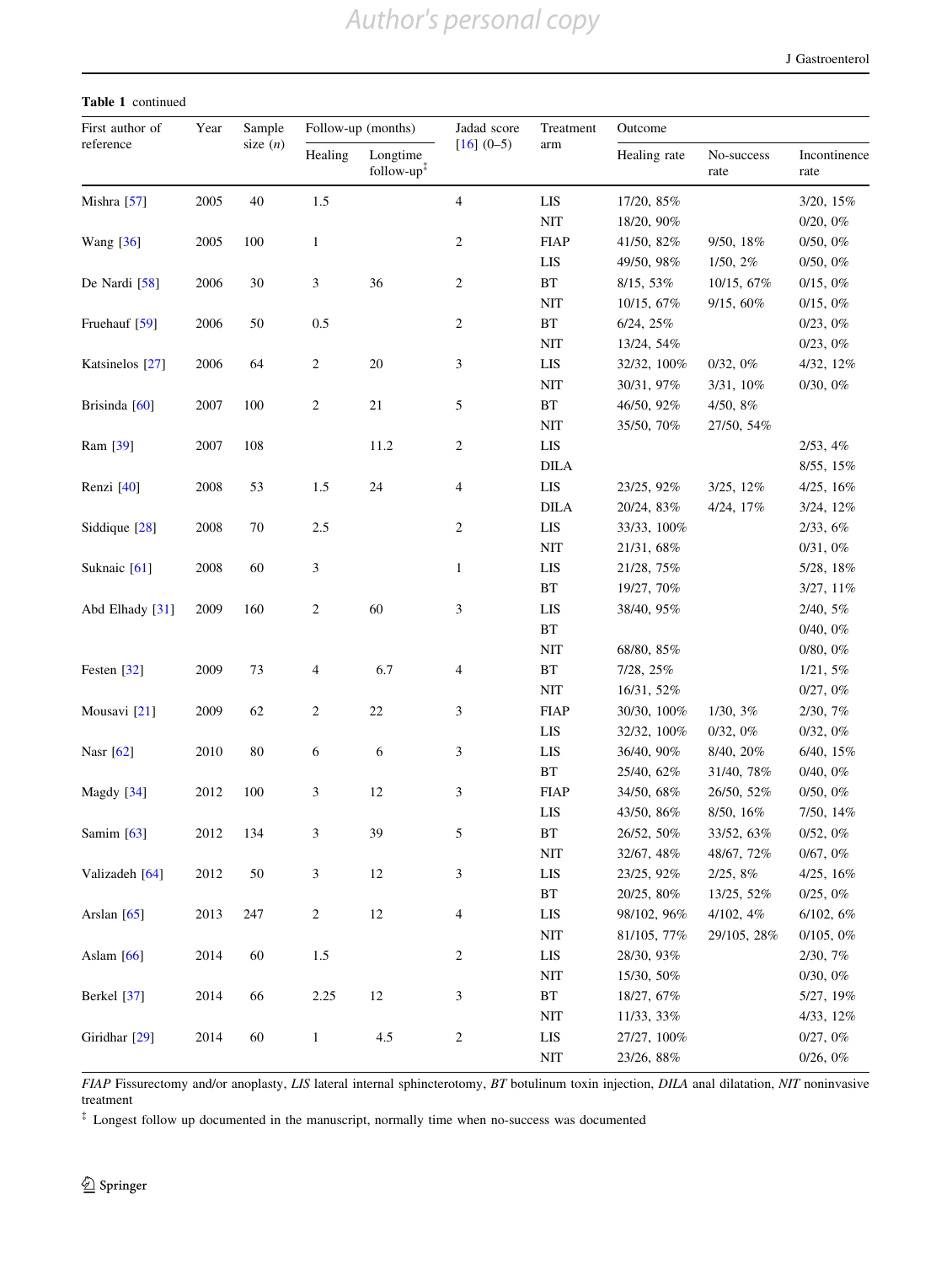reported by the studies included in the meta-analysis. Interestingly, they excluded patients with a normal or low resting pressure before the operation. This approach was in contrast to that of Leoung et al. [\[22](#page-11-0)], who performed a rhomboid skin flap and achieved a much higher healing rate.

#### Incontinence rate

The rate of incontinence after LIS varied from 0 [\[18](#page-11-0), [21,](#page-11-0) [22](#page-11-0), [25,](#page-11-0) [29](#page-12-0), [33,](#page-12-0) [35](#page-12-0), [36\]](#page-12-0) to 44.4% [[20\]](#page-11-0). Parellada et al. [\[20](#page-11-0)] found the highest rate of minor incontinence, although the rate did decline to 15% after 24 months. Iswariah et al. [[18\]](#page-11-0) observed no newly emerged cases of incontinence at all based on calculations of a modified Wexner continence score before and after the operation.

Of the 17 studies with conservative treatment and/or placebo, 16 had an incontinence rate of 0%; the remaining one study [\[37](#page-12-0)] reported a rate of 12.1%, although the reported incontinence in patients using isosorbide dinitrate lasted only 1 week.

The incontinence rate after DILA ranged from 5.1 [[38\]](#page-12-0) to 39.3% [[23\]](#page-11-0). In these studies, the lowest incontinence rate of 5.1% was reported after anal dilation with 4 fingers for 4 min [\[38](#page-12-0)], whereas another group applying this technique reported an incontinence rate of 14.5% [\[39](#page-12-0)]. More recently, there have been attempts to perform anal dilatation in a more controlled manner using pneumatic balloon dilatation (4 cm) [\[40](#page-12-0), [41](#page-12-0)]. However, the incontinence rates in these studies using this modification still ranged up to 12.5% [\[40](#page-12-0)]. Doing a DILA to a much wider distance (7–8 cm) led to an even higher incontinence rate of 24.3% [\[42](#page-12-0)].

Incontinence after FIAP was examined in five studies. Three studies reported no incontinence at all. Moussavi et al. [\[21](#page-11-0)] reported a rate of 6.7%, and Hancke et al. reported a rate of 11.1% [\[43](#page-12-0)]. The latter used an anal retractor for fissurectomy, functionally performing a type of ''dilatation,'' which might explain the higher rate of incontinence. However, this dilatation was only to a diameter of  $2.4 \times 1.3$  cm, which can also be interpreted as the normal range of opening a retractor to perform any type of operation in the anal canal and not a dilatation per se [[43\]](#page-12-0).

#### Meta-analysis of healing rate

#### Network description

The evidence for this network is based on 2883 patients in 42 trials with 2190 events of healing. In the network for this analysis, LIS is associated with all other treatment modalities (Fig. [2](#page-7-0)). Therefore, for LIS, direct comparisons against all other treatments were available. For FIAP, direct comparisons were only conducted against LIS.

Hence, the comparisons of FIAP against BT, DILA, and NIT are based on indirect comparisons only.

#### Meta-analysis of single event rates

A fixed effect and random effects meta-analysis for the healing rate for each intervention group revealed relevant heterogeneity in the visual examination of the forest plots. The test values for LIS  $(l^2 = 75.6\%, Q = 123.1,$  $p < 0.001$ ), DILA ( $I^2 = 68.0\%$ ,  $Q = 21.9$ ,  $p = 0.003$ ) and BT ( $I^2 = 81.6\%, Q = 81.5, p < 0.001$ ) represent substantial heterogeneity, while moderate heterogeneity was observed for FIAP ( $l^2 = 55.9\%, Q = 9.1, p = 0.060$ ). The random effects model showed a significantly higher healing rate for anal fissures after LIS than for all other analysed treatment groups [93.1%, 95% confidence interval (CI) 88.9–95.7%]. DILA ranked second (84.4%, 95% CI 73.5–91.3%), followed by FIAP (79.8%, 95% CI 67.4–88.4%) and BT (62.6%, 95% CI: 50.6–73.2%). The healing rate for NIT reached 58.6% (95% CI 48.4–68.1%) (Fig. [3\)](#page-8-0). These findings were confirmed by the fixed effect models.

#### Fixed and random effects network meta-analysis

For the network meta-analysis of the healing rate, significant heterogeneity and inconsistency were observed  $(I^2 = 59.6\%, Q = 94.1, p < 0.001)$ . In the fixed effect heat plot substantial inconsistencies (i.e. differences between direct and indirect comparisons) for NIT and DILA and for LIS and DILA were detected. In contrast, in the random effects heat plot only moderate inconsistencies were observed. In the random effects network meta-analysis (main analysis), LIS had the highest OR of 9.93 (95% CI: 5.45–18.09), followed by DILA with an OR of 8.56 (95% CI: 3.05–24.02), FIAP with an OR of 3.51 (95% CI: 0.97–12.74) and BT with an OR of 1.95 (95% CI: 1.09–3.51). Fixed effect network meta-analysis yielded similar results for LIS (OR 9.30, 95% CI 6.37–13.57), DILA (OR 10.66, 95% CI: 5.76–19.75), FIAP (OR 3.59, 95% CI 1.67–7.71), and BT (OR 1.74, 95% CI: 1.26–2.41). Additionally, ranking the treatments equally substantiated these findings. LIS had the highest  $p$  score (with a  $p$  score of 0 meaning worst treatment and 1 meaning best treatment) with 0.898, followed by DILA (0.814), FIAP (0.483), BT (0.296) and NIT (0.010).

#### Bayesian random effects network meta-analysis

To complete the statistical analysis in adherence to the actual PRISMA guidelines, a random effects Bayesian network meta-analysis was fitted (Fig. [3\)](#page-8-0). This model confirmed significantly higher healing rates for LIS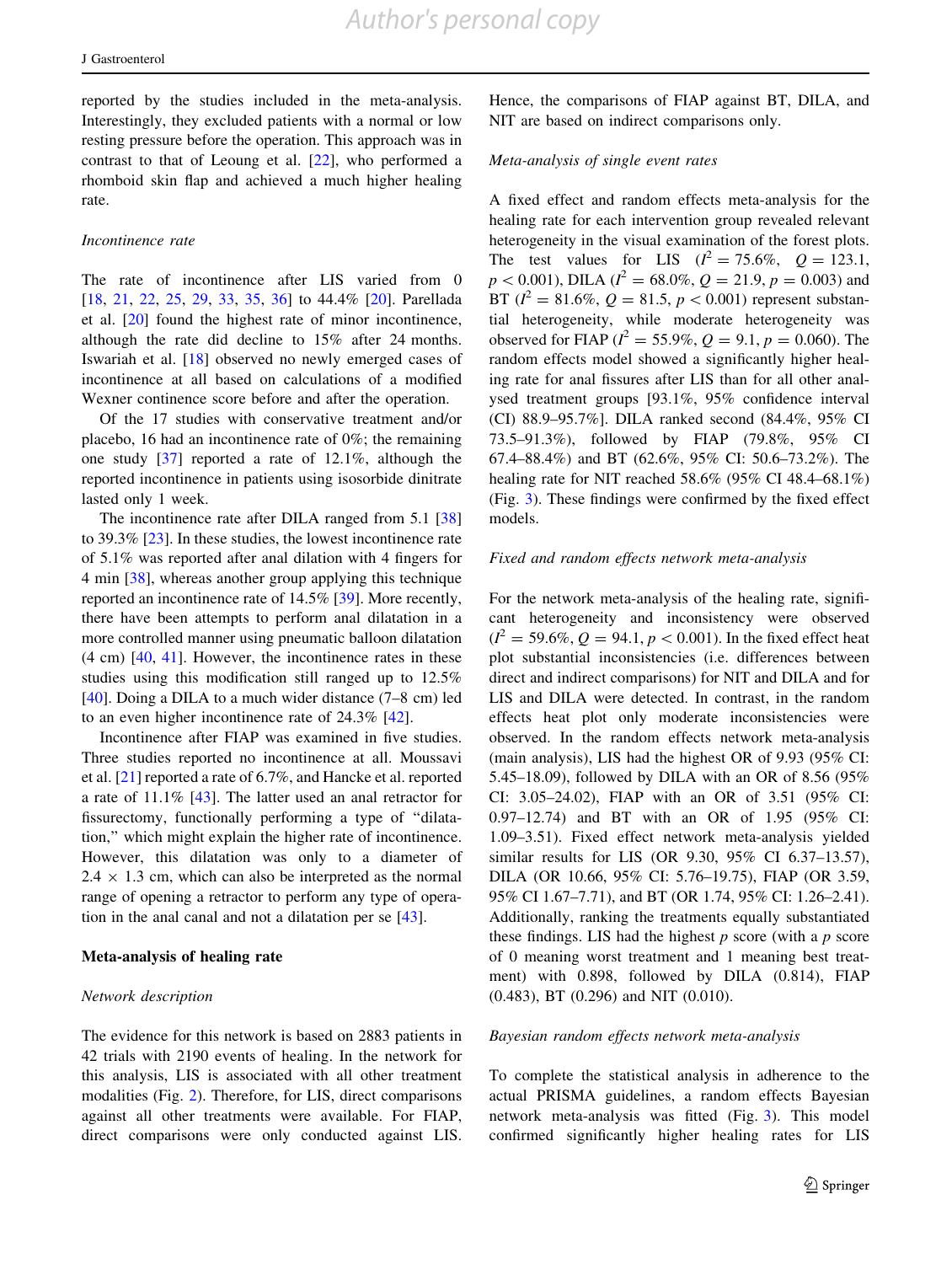<span id="page-7-0"></span>

Fig. 2 Network graphs for healing rate, incontinence rate, no-success rate. Thickness of the lines corresponds to the amount of evidence in a single comparison. In the network for incontinence, the *plane in the trigon* represents the analysis in which LIS, NIT and BT are compared

compared with the other treatment groups (91.2, 95% CI 85.8-94.5%). DILA ranked second (85.0, 95% CI 73.9-92.0%), followed by FIAP with 80.6% (95% CI 62.6–91.4%) and BT (62.8, 95% CI 50.2-73.6%). The healing rate for NIT was 56.5% (95% CI 46.7-65.8%). Compared with NIT, LIS again had the highest OR of 7.92 (95% CI 4.31–14.27), followed by DILA with an OR of 4.39 (95% CI 1.98-9.65), FIAP with an OR of 3.20 (95% CI 1.21-8.73) and BT with an OR of 1.31 (95% CI 0.69-2.33) (Fig. [3\)](#page-8-0). Ranking in the Bayesian analysis showed that LIS ranked first in 90.1% of models; DILA ranked second and third in 64.8 and 28.4% of the models, respectively, FIAP ranked second and third in 25.8 and 66.5% of the models, respectively, whereas BT ranked fourth in 76.3% of the models and NIT ranked last in 79.8% of the models.

# Meta-analysis of post-interventional incontinence rate

#### Network description

The evidence for this network is based on 2393 patients in 35 trials with 144 events of incontinence. For FIAP and DILA, direct comparisons were only conducted with LIS. LIS is represented with comparisons to all other treatment groups (Fig. 2).

# Meta-analysis of single event rates

A fixed effect and random effects meta-analysis for the post-interventional incontinence rate for each intervention group revealed heterogeneity in the visual examination of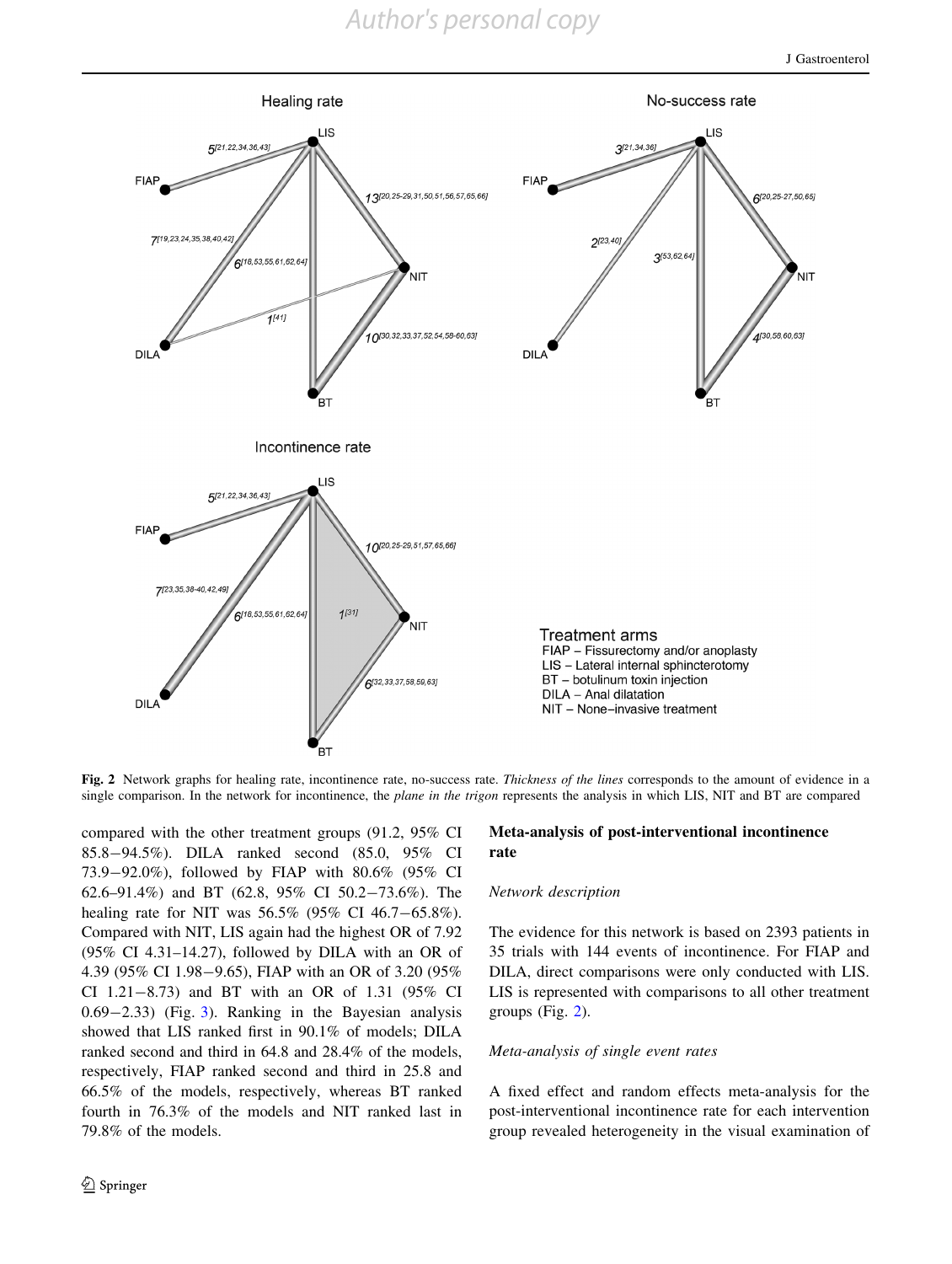<span id="page-8-0"></span>

Fig. 3 Healing rate in random effects and Bayesian network meta-analysis. OR Odds ratio, CI confidence interval

the forest plots. The test of heterogeneity for LIS  $(I^2 = 52.1\%$ .  $Q = 60.6$ ,  $p = 0.001$ ) and DILA  $(I^2 = 60.1\%, Q = 15.1, p = 0.020)$  identified a moderate heterogeneity; however, only a low degree of heterogeneity was observed for NIT ( $l^2 = 0\%$ ,  $Q = 14.9$ ,  $p = 0.600$ ), BT  $(l^2 = 33.3\%, Q = 19.5, p = 0.108)$  and FIAP  $(I^2 = 21.6\%, Q = 5.1, p = 0.277).$ 

The random effects model revealed a significantly higher incontinence rate after DILA than after any other analysed treatment group (18.2%, 95% CI 11.2–28.2%). LIS ranked second (9.2%, 95% CI 6.7–12.7%), followed by FIAP (4.9%, 95% CI 1.9–12.0%), BT (4.1%, 95% CI 1.9–8.5%) and NIT (3.0%, 95% CI: 1.7–5.2%) (Fig. [4](#page-9-0)). These findings were confirmed by fixed effect models.

#### Fixed and random effects network meta-analysis

No significant heterogeneity or inconsistency was observed for the network meta-analysis of the incontinence rate  $(I^2 = 0\%, Q = 24.1, p = 0.842)$ . No substantial inconsistencies were detected in either the fixed effect heat plot or the random effects heat plot.

In the random effects network meta-analysis, DILA yielded the highest risk for incontinence with an OR of 16.92 (95% CI 5.99–47.78), LIS ranked second with an OR of 6.81 (95% CI 3.08–15.06), followed by FIAP with an

OR of 3.94 (95% CI 1.03–15.08) and BT with an OR of 1.63 (95% CI 0.71–3.74). NIT was the reference with an OR of 1.

The fixed effect network meta-analysis yielded similar results. Ranking of treatments in frequentist analysis further supported these results: NIT had the highest P score at 0.963, followed by BT (0.717), FIAP (0.487), LIS (0.289) and DILA (0.004).

#### Bayesian random effects network meta-analysis

This model confirmed significantly higher incontinence rates for DILA compared with the other treatment groups (20.4%, 95% CI 11.0-35.8%). LIS ranked second (9.5%, 95% CI: 6.4–14.2%), followed by FIAP (4.6%, 95% CI 0.8–22.4%) and BT (2.0%, 95% CI 0.4–7.4%). NIT reached 0.5% (95% CI 0–3.8%). Compared with NIT, DILA again had the highest OR of 50.96 (95% CI 5.70–880.95), followed by LIS with an OR of 20.72 (95% CI 2.53–334.96), FIAP with an OR of 9.70 (95% CI 0.64–228.15) and BT with an OR of 3.82 (95% CI 0.55–55.92) (Fig. [4](#page-9-0)). Ranking in Bayesian analysis showed that NIT ranked first in 87.4% of the models with the lowest risk for incontinence, BT ranked second in 70.7% and third in 20.0% of the models, FIAP ranked second in 18.1% and third in 58.3% of the models, LIS ranked fourth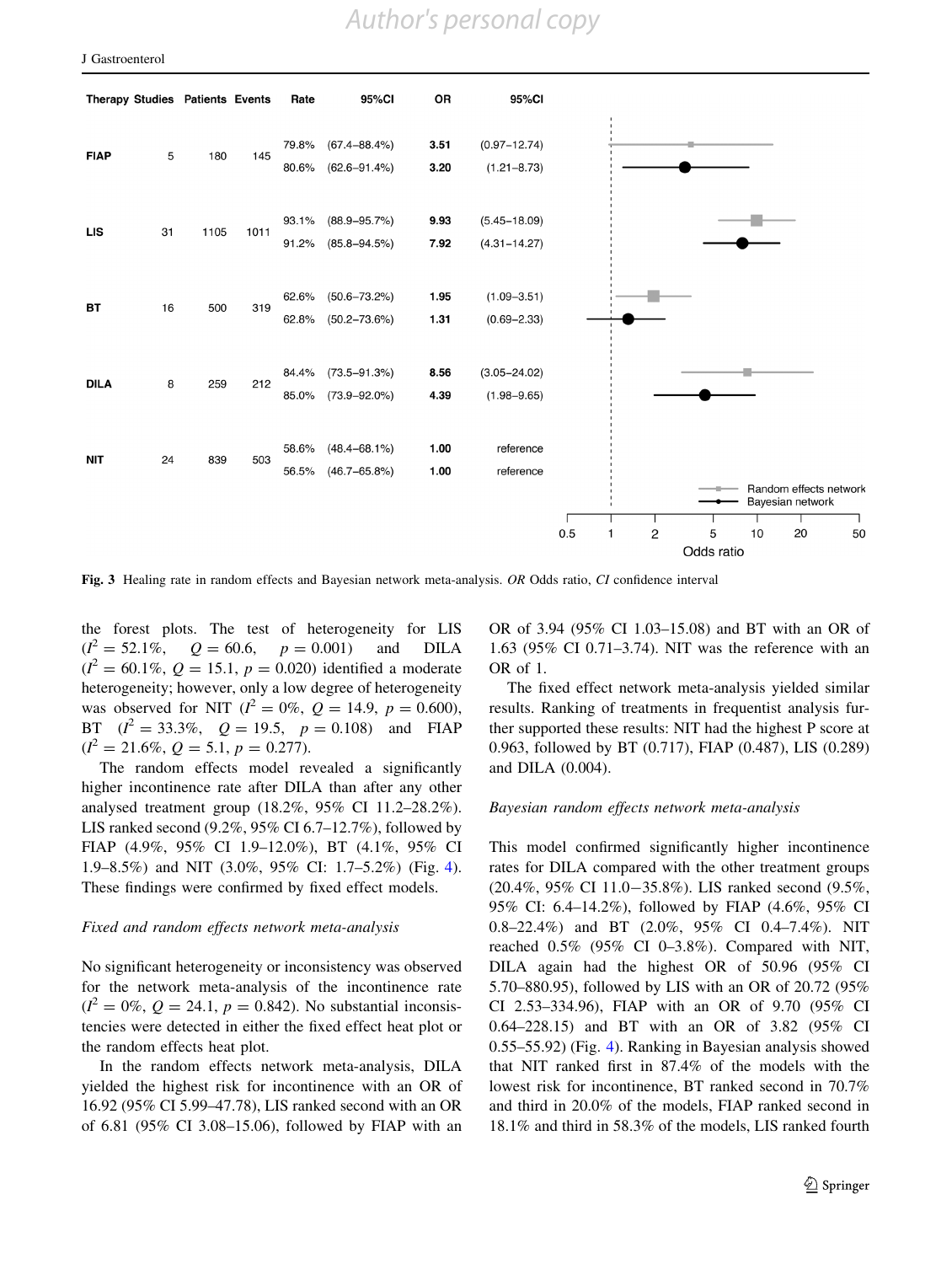<span id="page-9-0"></span>

Fig. 4 Incontinence rate in random effects and Bayesian network meta-analysis

in 78.1% of the models and DILA ranked last in 93.8% of the models, indicating the highest risk for post-interventional incontinence.

#### Meta-analysis of no-success rate

The random effects model of the no-success rate supported the findings of the meta-analysis for the healing rate in an inversely arranged ranking. Details on this analysis data are provided in ESM Text S3 and Fig. [5](#page-10-0).

#### **Discussion**

This study is the first network meta-analysis of RCTs concerning both invasive and non-invasive treatments of chronic anal fissures.

In all of the effects models investigated, LIS was persistently the most efficacious treatment option, with a healing rate of 93.1%. However, 9.4% of the patients suffered from postoperative incontinence. Anal dilatation yielded the highest risk for postoperative incontinence (exceeding 18%) and should therefore be abandoned in clinical practice in accordance with actual guidelines [\[8](#page-11-0)]. Other treatment options were less efficacious but were more safe: FIAP had a healing rate of almost 80% with a risk for postoperative incontinence of 4.9%, BT had a healing rate of 62.6% with a risk for post-interventional incontinence of 4.1% and NIT achieved a healing rate of 58.6%.

In agreement with our findings, Nelson et al. also reported that LIS yielded the highest healing rate in their two separate pair-wise meta-analyses [[10,](#page-11-0) [11](#page-11-0)]. The main differences between the our network meta-analysis and those of Nelson et al. [\[10](#page-11-0), [11](#page-11-0)] are a significantly higher healing rate for BT in our analysis compared with conservative treatment and a significantly lower incontinence rate after both FIAP and BT compared with LIS. One reason for this inconsistency may be that there was only one study comparing fissurectomy and LIS head-to-head with respect to incontinence in the meta-analysis by Nelson et al. Another explanation might be the variety and heterogeneity of the studies and that in contrast to pairwise meta-analyses, network meta-analysis enables the measurement of relative efficacy between every intervention.

The high incontinence rate after LIS may even increase over the long term. A recent conventional meta-analysis [[9\]](#page-11-0) confirmed a high rate of incontinence after LIS. That review of 22 RCTs, which analysed long-term disturbance in continence after LIS (24–124 months), found an overall incontinence rate as high as 14%. Hasse et al. [[44\]](#page-12-0) demonstrated that the incontinence rate increases rather than decreases with time after LIS. In the cohort study of these authors 14.8% of the patients had continence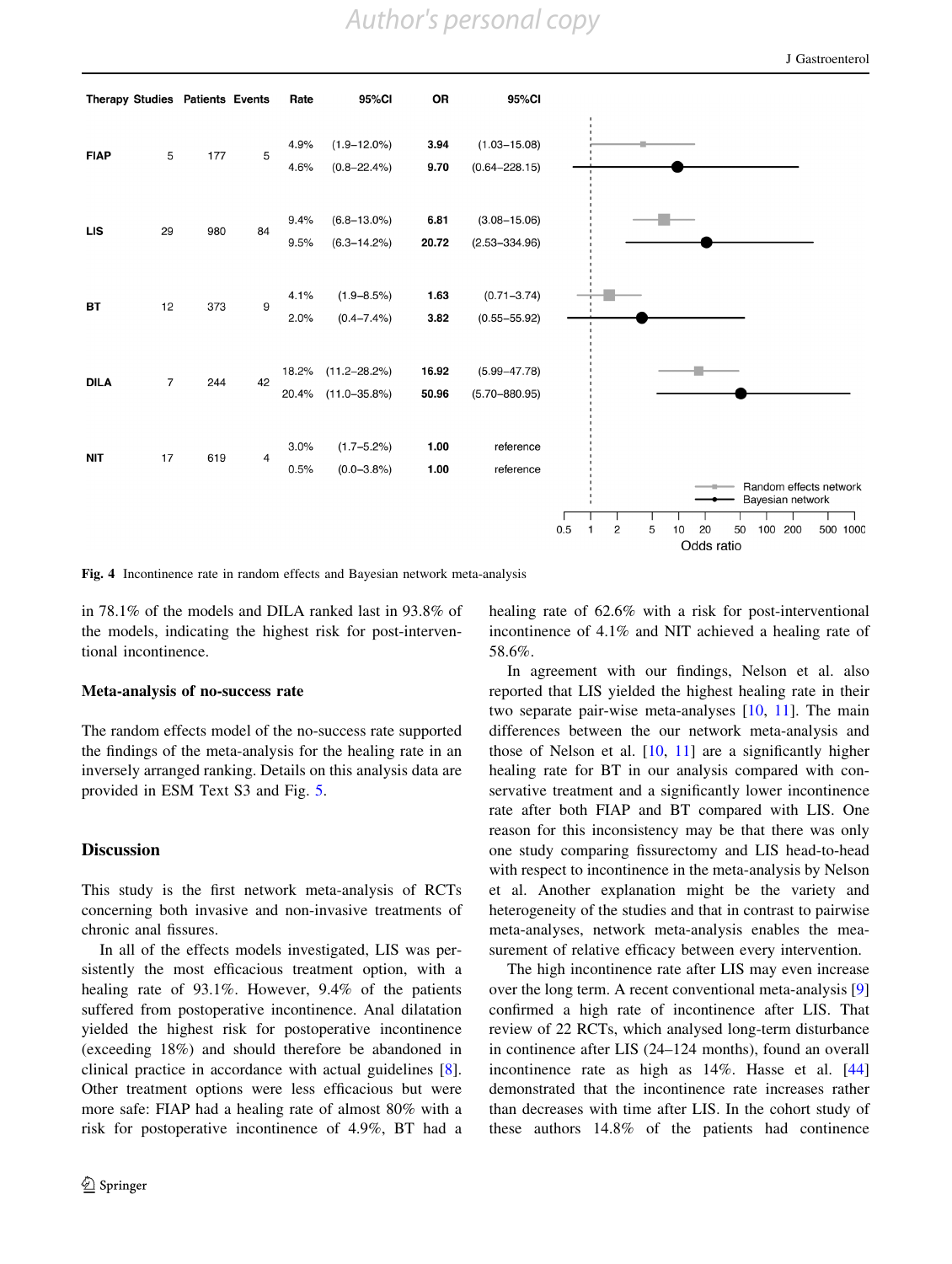<span id="page-10-0"></span>J Gastroenterol



Fig. 5 No-success rate in random effects and Bayesian network meta-analysis

disturbance after 12 weeks, with an increase to 21% after a median follow-up of 124 months.

Although it was not possible to evaluate the proportion of transient and persistent incontinence rates after the respective procedures in this meta-analysis, it is barely conceivable that NIT as well as BT injection could, due to their mechanisms of action, cause persistent incontinence. This assumption is also supported by evidence from a prospective trial [\[45](#page-12-0)].

According to our results, FIAP might be both an efficient and safe treatment alternative to LIS on the one hand and to conservative treatment on the other. BT did indeed yield a significant, but only marginally, higher healing rate than conservative treatment, so its use as a first-line treatment might be questionable. Combined with fissurectomy however, BT injection could have an additional benefit in targeting both pathogenic factors of chronic anal fissures, i.e. sphincter hypertonicity and fibrotic ulceration. However, to date, no RCTs have examined this combination treatment. Lindsey et al. demonstrated in their prospective trial that 93% of the fissures were healed at a median of approximately 4 months and that 7% of the patients experienced transitory flatus incontinence [\[46](#page-12-0)].

It has to be mentioned that BT is, in most countries, not officially approved for the indication of anal fissures and is thus used ''off-label.''

The limitations of this investigation need to be acknowledged.

First, there was undoubtedly heterogeneity between and within the included studies. Clinical heterogeneity derived from diverging definitions of inclusion criteria, treatment and outcome parameters, lengths of follow-up and patient collectives. Methodological diversity comprised the variability in study design and risk of bias, such as from blinding or allocation concealment. Statistical heterogeneity is a consequence of the latter two factors and manifests itself in the observed treatment effects. Test values in the present network meta-analysis, e.g.,  $I^2$ , showed that there may be moderate to substantial heterogeneity, which may reduce the degree of confidence in the treatment proposals. However, the fixed effects and Bayesian effects models showed virtually the same results as the random effects model and thus support the statistical significance of these models. Further, a certain heterogeneity in pooled reviews is inevitable and should not lead to the exclusion of studies according to the current recommendations of the Cochrane Collaboration [[47,](#page-12-0) [48\]](#page-12-0).

Second, the present meta-analysis did concentrate on the two outcome parameters ''healing rate'' and ''incontinence.'' Because the data to calculate the ''no-success rate'' were missing in many trials, it could only be a secondary endpoint. The meta-analysis did not examine complications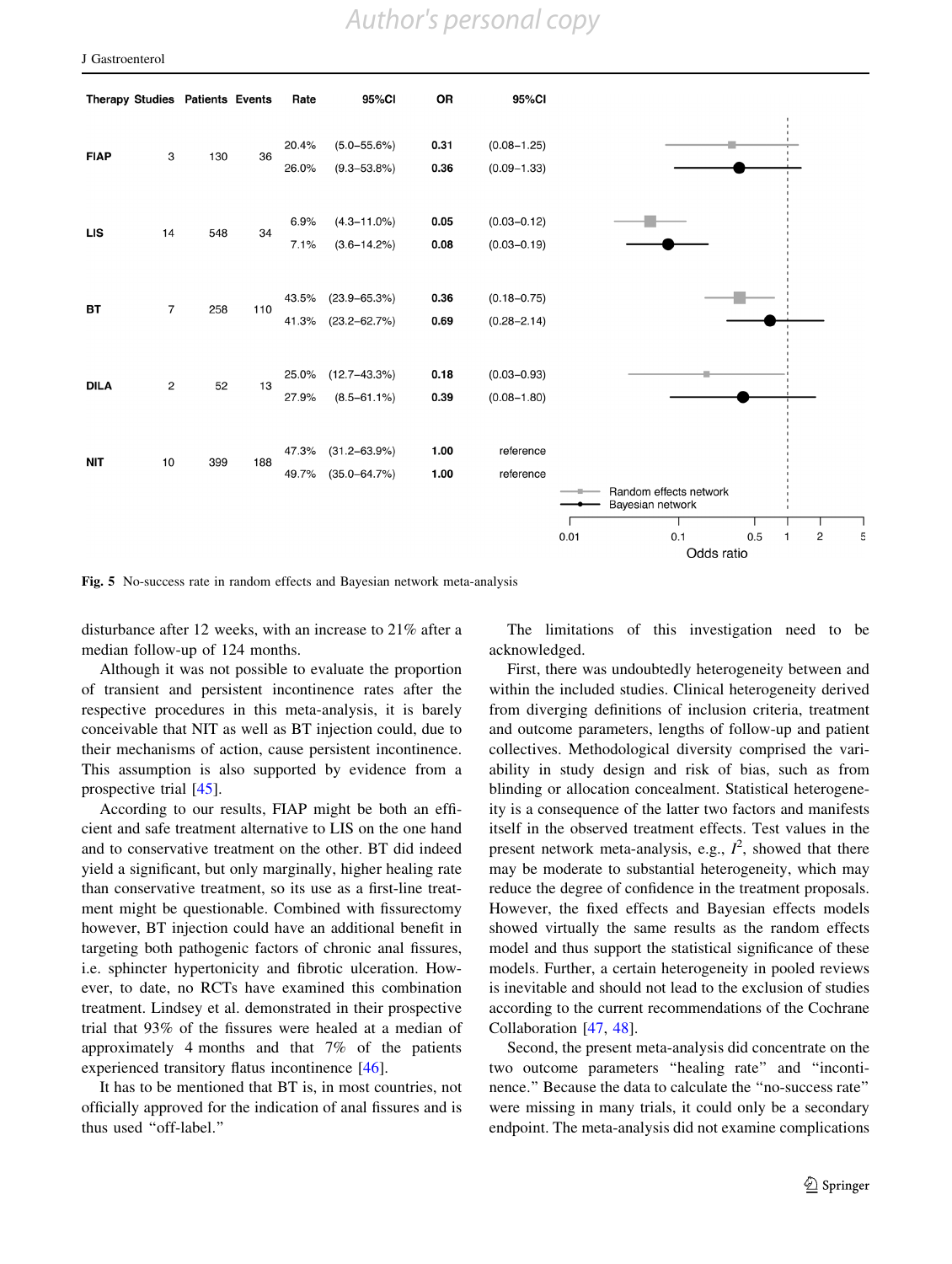<span id="page-11-0"></span>other than incontinence. In the literature, there are other reported complications, such as postoperative wound pain or bleeding/hematoma, after both LIS and fissurectomy to different degrees. Another factor is that quality of life was not assessed. It is unknown to what extent minor incontinence affected the patients and to what degree they were still satisfied with their respective operative treatments.

We conclude that treatment of chronic anal fissures should account for the trade-offs between risks and benefits. In our network meta-analysis, LIS was clearly the most efficacious treatment option. It had the highest healing rate and the lowest no-success rate. However, patients had to face a comparatively high risk of postoperative incontinence that was over 9%. In clinical practice, we therefore recommend a gradual approach and a treatment algorithm. As a first step, medical treatment is safe with few side effects. In persistent fissures, fissurectomy and/or BT injection may be performed to approach both fissure scarring and sphincter hypertonicity. In patients with treatment failure, LIS can be discussed. However, patients should be carefully selected, especially with respect to preoperative sphincter dysfunction and risk factors for postoperative incontinence [9].

Additional RCTs are needed, especially concerning the long-term incontinence rates after fissurectomy and/or BT and the combined effect of these two treatments.

Acknowledgements We thank Dr. Kristian Ukegjini for translating the RCT by Suknaic et al. [[61](#page-12-0)].

#### Compliance with ethical standards

Conflicts of interest The authors declare that they have no conflict of interest.

Ethics approval Being a metaanalysis, no direct patients data analysis was done in the present analysis. Still the principles of good clinical practice and the current version of the Deklaration of Helsinki were followed, as applicabel.

Funding There was no funding of the present analysis.

# References

- 1. Pascual M, Pera M, Courtier R, et al. Endosonographic and manometric evaluation of internal anal sphincter in patients with chronic anal fissure and its correlation with clinical outcome after topical glyceryl trinitrate therapy. Int J Colorectal Dis. 2007;22:963–7.
- 2. Herzig DO, Lu KC. Anal fissure. Surg Clin North Am. 2010;90:33–44.
- 3. Ayantunde AA, Debrah SA. Current concepts in anal fissures. World J Surg. 2006;30:2246–60.
- 4. Schouten WR, Briel JW, Auwerda JJ, et al. Ischaemic nature of anal fissure. Br J Surg. 1996;83:63–5.
- 5. Cross KL, Massey EJ, Fowler AL, et al. The management of anal fissure: ACPGBI position statement. Colorectal Dis. 2008;10[Suppl 3]:1–7.
- $\textcircled{2}$  Springer
- 6. Griffin N, Acheson AG, Tung P, et al. Quality of life in patients with chronic anal fissure. Colorectal Dis. 2004;6:39–44.
- 7. Ortiz H, Marzo J, Armendariz P, et al. Quality of life assessment in patients with chronic anal fissure after lateral internal sphincterotomy. Br J Surg. 2005;92:881–5.
- 8. Perry WB, Dykes SL, Buie WD, et al. Practice parameters for the management of anal fissures (3rd revision). Dis Colon Rectum. 2010;53:1110–5.
- 9. Garg P, Garg M, Menon GR. Long-term continence disturbance after lateral internal sphincterotomy for chronic anal fissure: a systematic review and meta-analysis. Colorectal Dis. 2013;15:e104–17.
- 10. Nelson RL, Thomas K, Morgan J, et al. Non surgical therapy for anal fissure. Cochrane Database Syst Rev. 2012;15(2):CD003431.
- 11. Nelson RL, Chattopadhyay A, Brooks W, et al. Operative procedures for fissure in ano. Cochrane Database Syst Rev. 2011:CD002199.
- 12. Jansen JP, Naci H. Is network meta-analysis as valid as standard pairwise meta-analysis? It all depends on the distribution of effect modifiers. BMC Med. 2013;11:159.
- 13. Mills EJ, Thorlund K, Ioannidis JP. Demystifying trial networks and network meta-analysis. BMJ. 2013;346:f2914.
- 14. Hutton B, Salanti G, Caldwell DM, et al. The PRISMA extension statement for reporting of systematic reviews incorporating network meta-analyses of health care interventions: checklist and explanations. Ann Intern Med. 2015;162:777–84.
- 15. Rucker G, Schwarzer G. Automated drawing of network plots in network meta-analysis. Res Synth Methods. 2016;7:94–107.
- 16. Jadad AR, Moore RA, Carroll D, et al. Assessing the quality of reports of randomized clinical trials: is blinding necessary? Control Clin Trials. 1996;17:1–12.
- 17. Berger VW, Alperson SY. A general framework for the evaluation of clinical trial quality. Rev Recent Clin Trials. 2009;4:79–88.
- 18. Iswariah H, Stephens J, Rieger N, et al. Randomized prospective controlled trial of lateral internal sphincterotomy versus injection of botulinum toxin for the treatment of idiopathic fissure in ano. ANZ J Surg. 2005;75:553–5.
- 19. Marby M, Alexander-Williams J, Buchmann P, et al. A randomized controlled trial to compare anal dilatation with lateral subcutaneous sphincterotomy for anal fissure. Dis Colon Rectum. 1979;22:308–11.
- 20. Parellada C. Randomized, prospective trial comparing 0.2 percent isosorbide dinitrate ointment with sphincterotomy in treatment of chronic anal fissure: a two-year follow-up. Dis Colon Rectum. 2004;47:437–43.
- 21. Mousavi SR, Sharifi M, Mehdikhah Z. A comparison between the results of fissurectomy and lateral internal sphincterotomy in the surgical management of chronic anal fissure. J Gastrointest Surg. 2009;13:1279–82.
- 22. Leong AF, Seow-Choen F. Lateral sphincterotomy compared with anal advancement flap for chronic anal fissure. Dis Colon Rectum. 1995;38:69–71.
- 23. Jensen SL, Lund F, Nielsen OV, et al. Lateral subcutaneous sphincterotomy versus anal dilatation in the treatment of fissure in ano in outpatients: a prospective randomised study. Br Med J (Clin Res Ed). 1984;289:528–30.
- 24. Hiltunen KM, Matikainen M. Anal manometric evaluation in anal fissure. Effect of anal dilation and lateral subcutaneous sphincterotomy. Acta Chir Scand. 1986;152:65–8.
- 25. Oettle GJ. Glyceryl trinitrate vs. sphincterotomy for treatment of chronic fissure-in-ano: a randomized, controlled trial. Dis Colon Rectum. 1997;40:1318–20.
- 26. Libertiny G, Knight JS, Farouk R. Randomised trial of topical 0.2% glyceryl trinitrate and lateral internal sphincterotomy for the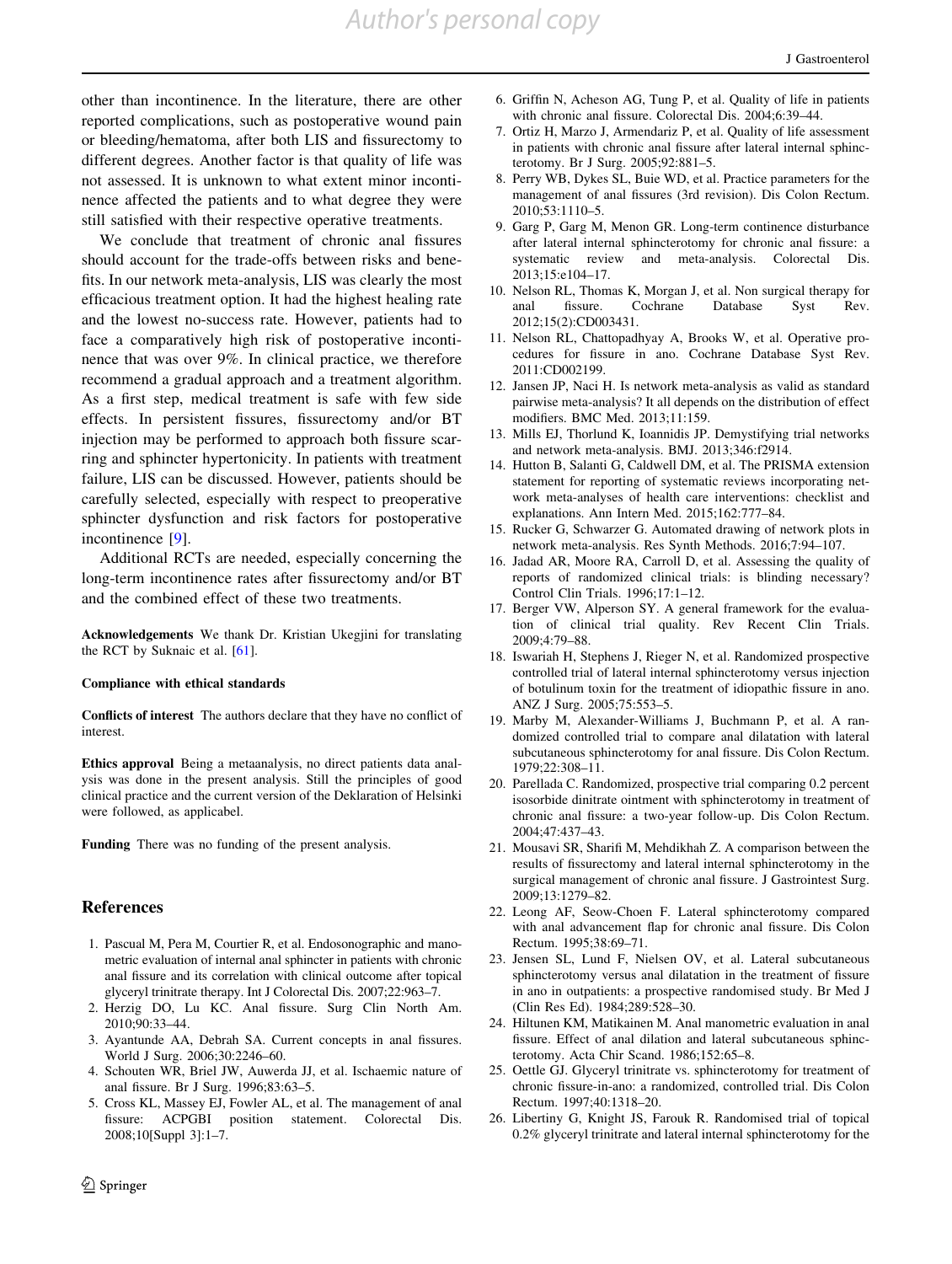<span id="page-12-0"></span>treatment of patients with chronic anal fissure: long-term followup. Eur J Surg. 2002;168:418–21.

- 27. Katsinelos P, Papaziogas B, Koutelidakis I, et al. Topical 0.5% nifedipine vs. lateral internal sphincterotomy for the treatment of chronic anal fissure: long-term follow-up. Int J Colorectal Dis. 2006;21:179–83.
- 28. Siddique MI, Murshed KM, Majid MA. Comparative study of lateral internal sphincterotomy versus local 0.2% glyceryl trinitrate ointment for the treatment of chronic anal fissure. Bangladesh Med Res Counc Bull. 2008;34:12–5.
- 29. Giridhar CM, Babu P, Rao KS. A comparative study of lateral sphincterotomy and 2% diltiazem gel local application in the treatment of chronic fissure in ANO. J Clin Diagn Res. 2014;8:NC01–2.
- 30. Maria G, Cassetta E, Gui D, et al. A comparison of botulinum toxin and saline for the treatment of chronic anal fissure. N Engl J Med. 1998;338:217–20.
- 31. Abd Elhady HM, Othman IH, Hablus MA, et al. Long-term prospective randomised clinical and manometric comparison between surgical and chemical sphincterotomy for treatment of chronic anal fissure. S Afr J Surg. 2009;47:112–4.
- 32. Festen S, Gisbertz SS, van Schaagen F, et al. Blinded randomized clinical trial of botulinum toxin versus isosorbide dinitrate ointment for treatment of anal fissure. Br J Surg. 2009;96:1393–9.
- 33. Brisinda G, Maria G, Bentivoglio AR, et al. A comparison of injections of botulinum toxin and topical nitroglycerin ointment for the treatment of chronic anal fissure. N Engl J Med. 1999;341:65–9.
- 34. Magdy A, El Nakeeb A, el Fouda Y, et al. Comparative study of conventional lateral internal sphincterotomy, V-Y anoplasty, and tailored lateral internal sphincterotomy with V-Y anoplasty in the treatment of chronic anal fissure. J Gastrointest Surg. 2012;16:1955–62.
- 35. Fischer M. Hamelmann H. Dilatation or sphincterotomy as the treatment of primary-chronic fissure in ano. Results of a random, clinical study after 2–3 years. Chirurg. 1978;49:215–8.
- 36. Wang ZY, Sun JH, Chen XJ. Prospective randomized trial of optimum anal canal release treatment for chronic anal fissure. Zhong Xi Yi Jie He Xue Bao. 2005;3(190):206.
- 37. Berkel AE, Rosman C, Koop R, et al. Isosorbide dinitrate ointment vs botulinum toxin A (Dysport) as the primary treatment for chronic anal fissure: a randomized multicentre study. Colorectal Dis. 2014;16:O360–6.
- 38. Weaver RM, Ambrose NS, Alexander-Williams J, et al. Manual dilatation of the anus vs. lateral subcutaneous sphincterotomy in the treatment of chronic fissure-in-ano. Results of a prospective, randomized, clinical trial. Dis Colon Rectum. 1987;30:420–3.
- 39. Ram E, Vishne T, Lerner I, et al. Anal dilatation versus left lateral sphincterotomy for chronic anal fissure: a prospective randomized study. Tech Coloproctol. 2007. doi:[10.1007/s10151-](http://dx.doi.org/10.1007/s10151-007-0373-7) [007-0373-7](http://dx.doi.org/10.1007/s10151-007-0373-7)
- 40. Renzi A, Izzo D, Di Sarno G, et al. Clinical, manometric, and ultrasonographic results of pneumatic balloon dilatation vs. lateral internal sphincterotomy for chronic anal fissure: a prospective, randomized, controlled trial. Dis Colon Rectum. 2008;51:121–7.
- 41. Boschetto S, Giovannone M, Tosoni M, et al. Hydropneumatic anal dilation in conservative treatment of chronic anal fissure: clinical outcomes and randomized comparison with topical nitroglycerin. Tech Coloproctol. 2004;8:89–92 (discussion  $92 - 3$ ).
- 42. Saad AM, Omer A. Surgical treatment of chronic fissure-in-ano: a prospective randomised study. East Afr Med J. 1992;69:613–5.
- 43. Hancke E, Schwaner S. Chronic anal fissure-operativ treatement with analdialtation, fissurektomy vs. lateral sphinterotomy. Coloproctology. 2003;25:95–105.
- 44. Hasse C, Brune M, Bachmann S, et al. Lateral, partial sphincter myotomy as therapy of chronic anal fissue. Long-term outcome of an epidemiological cohort study. Chirurg. 2004;75:160–7.
- 45. Jost WH. One hundred cases of anal fissure treated with botulin toxin: early and long-term results. Dis Colon Rectum. 1997;40:1029–32.
- 46. Lindsey I, Cunningham C, Jones OM, et al. Fissurectomy-botulinum toxin: a novel sphincter-sparing procedure for medically resistant chronic anal fissure. Dis Colon Rectum. 2004;47:1947–52.
- 47. Higgins JP, Thompson SG. Quantifying heterogeneity in a metaanalysis. Stat Med. 2002;21:1539–58.
- 48. Higgins JPT GSe. Cochrane handbook for systematic reviews of interventions version 5.1.0. The Cochrane Collaboration. Available from [http://www.cochrane-handbook.org.](http://www.cochrane-handbook.org) 2011 (updated March 2011).
- 49. Olsen J, Mortensen PE, Krogh Petersen I, et al. Anal sphincter function after treatment of fissure-in-ano by lateral subcutaneous sphincterotomy versus anal dilatation. A randomized study. Int J Colorectal Dis. 1987;2:155–7.
- 50. Richard CS, Gregoire R, Plewes EA, et al. Internal sphincterotomy is superior to topical nitroglycerin in the treatment of chronic anal fissure: results of a randomized, controlled trial by the Canadian Colorectal Surgical Trials Group. Dis Colon Rectum. 2000;43:1048–57 (discussion 1057–8).
- 51. Evans J, Luck A, Hewett P. Glyceryl trinitrate vs. lateral sphincterotomy for chronic anal fissure: prospective, randomized trial. Dis Colon Rectum. 2001;44:93–7.
- 52. Colak T, Ipek T, Kanik A, et al. A randomized trial of botulinum toxin vs lidocain pomade for chronic anal fissure. Acta Gastroenterol Belg. 2002;65:187–90.
- 53. Mentes BB, Irkorucu O, Akin M, et al. Comparison of botulinum toxin injection and lateral internal sphincterotomy for the treatment of chronic anal fissure. Dis Colon Rectum. 2003;46:232–7.
- 54. Siproudhis L, Sebille V, Pigot F, et al. Lack of effficacy of botulinum toxin in chronic anal fissure. Aliment Pharmacol Ther. 2003;18:515–24.
- 55. Arroyo A, Perez F, Serrano P, et al. Surgical versus chemical (botulinum toxin) sphincterotomy for chronic anal fissure: longterm results of a prospective randomized clinical and manometric study. Am J Surg. 2005;189:429–34.
- 56. Ho KS, Ho YH. Randomized clinical trial comparing oral nifedipine with lateral anal sphincterotomy and tailored sphincterotomy in the treatment of chronic anal fissure. Br J Surg. 2005;92:403–8.
- 57. Mishra R, Thomas S, Maan MS, et al. Topical nitroglycerin versus lateral internal sphincterotomy for chronic anal fissure: prospective, randomized trial. ANZ J Surg. 2005;75:1032–5.
- 58. De Nardi P, Ortolano E, Radaelli G, et al. Comparison of glycerine trinitrate and botulinum toxin-a for the treatment of chronic anal fissure: long-term results. Dis Colon Rectum. 2006;49:427–32.
- 59. Fruehauf H, Fried M, Wegmueller B, et al. Efficacy and safety of botulinum toxin a injection compared with topical nitroglycerin ointment for the treatment of chronic anal fissure: a prospective randomized study. Am J Gastroenterol. 2006;101:2107–12.
- 60. Brisinda G, Cadeddu F, Brandara F, et al. Randomized clinical trial comparing botulinum toxin injections with 0.2 per cent nitroglycerin ointment for chronic anal fissure. Br J Surg. 2007;94:162–7.
- 61. Suknaic S, Patrlj L, Steresinic M, et al. Surgical or biologic sphincterotomy in the treatment of chronic anal fissure. Acta Med Croatica. 2008;62:73–80.
- 62. Nasr M, Ezzat H, Elsebae M. Botulinum toxin injection versus lateral internal sphincterotomy in the treatment of chronic anal fissure: a randomized controlled trial. World J Surg. 2010;34:2730–4.